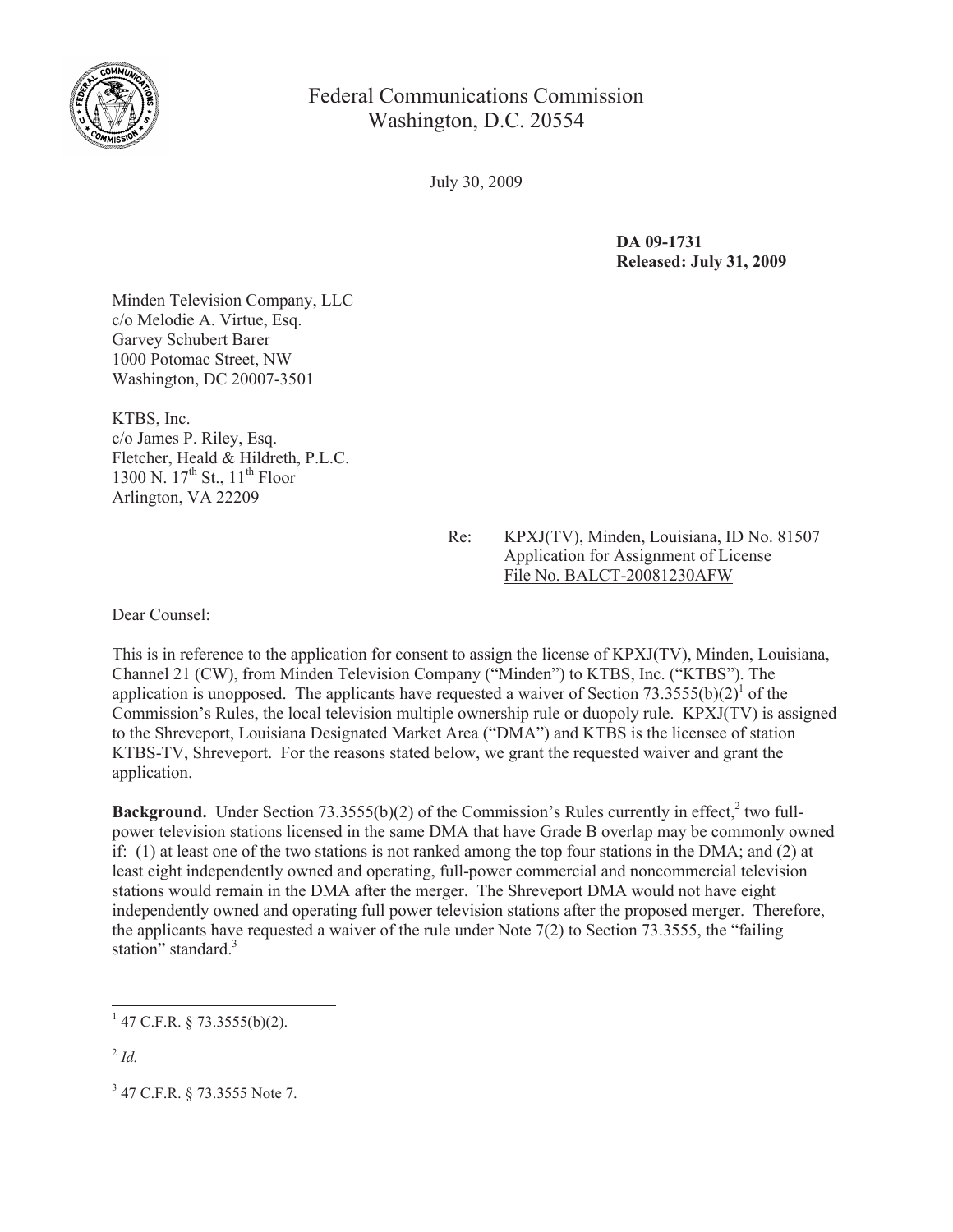The Commission's *Local Ownership Order*,<sup>4</sup> stated the criteria for a waiver of the television duopoly rule for a "failing station," defined as one which has been struggling for an "extended period of time both in terms of its audience share and financial performance."<sup>5</sup> These criteria are:

- 1. One of the merging stations has a low all-day audience share, (*i.e.* 4 percent of lower);
- 2. The financial condition of one of the merging stations is poor. For example, that the station has had a negative cash flow for the previous three years;<sup>6</sup>
- 3. The merger will produce public interest benefits; and
- 4. The in-market buyer is the only reasonably available candidate willing and able to acquire and operate the station; and selling the station to an out-of-market buyer would result in an artificially depressed price.<sup>7</sup>

If the applicant satisfies each criterion, a waiver of the rules will be presumed to be in the public interest.

As part of their waiver request, the applicants have attached a chart demonstrating that KPXJ(TV)'s all day audience share has been below four percent for each of the last three years. Except for the May 2005 and February 2006 ratings books, KPXJ(TV)'s audience share was only one percent for the last three years.

With respect to its financial condition, the applicants have submitted financial data to demonstrate negative cash flow and operating losses for the three years preceding the filing of the application. The information submitted shows that the station has had a consistently negative financial position and has suffered net losses for the past three years.

In regard to the third criterion, KTBS states that the consolidation of the operations of KPXJ(TV) and KTBS-TV will produce tangible public interest benefits, including increased news programming, local programming, and community outreach. Specifically, KTBS states that KPXJ(TV) currently broadcasts a half-hour local newscast at 7:00 a.m. and at 9:00 p.m. It notes that the 9:00 p.m. broadcast is the only local news broadcast during that time slot. KTBS states that following the acquisition, it plans to expand those broadcasts from 30 minutes to 60 minutes. In addition, KTBS will explore adding a noon news broadcast on KPXJ(TV). KTBS asserts that the transaction will enable KPXJ to expand and more effectively disseminate public safety information about hurricane preparedness and disaster recovery assistance. KTBS further asserts that following the transaction, KPXJ(TV) will be able to provide expanded local sports coverage and expanded coverage of local public events programming.

6 *Id.*

7 *Id.*

<sup>4</sup> *Review of the Commission's Regulations Governing Television Broadcasting*, 14 FCC Rcd 12903 (1999) ("*Local Ownership Order*"), *recon. granted in part*, 16 FCC Rcd 1067 (2001).

<sup>5</sup> *Id.* at 1076.